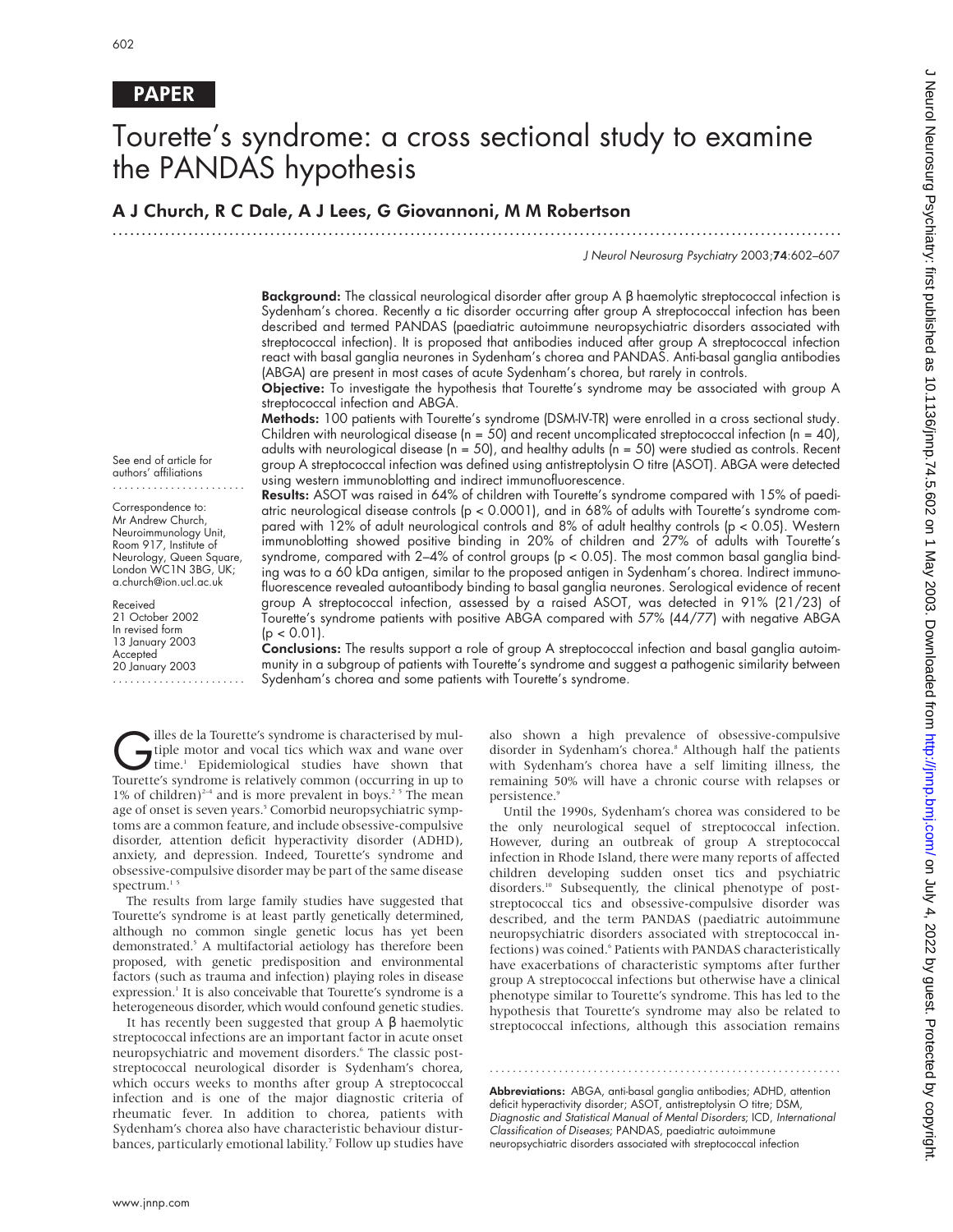| Group                               | n  | Mean age (years)<br>(range) | Sex (M/F) |
|-------------------------------------|----|-----------------------------|-----------|
| Child Tourette syndrome             | 56 | 12.8 (8 to 17)              | 40/16     |
| Adult Tourette syndrome             | 44 | 37.8 (18 to 61)             | 32/12     |
| Child streptococcal infection       | 40 | $9.8$ (2 to 15)             | 25/15     |
| Child neurological disease          | 50 | 7.6 (0.5 to 18)             | 24/26     |
| Adult healthy controls              | 50 | 35.6 (19 to 57)             | 25/25     |
| Adult neurological disease controls | 50 | 41.1 (19 to 70)             | 30/20     |

controversial.<sup>11</sup> The proposed disease mechanism in Sydenham's chorea and PANDAS is cross reactive antibodies induced by group A streptococcal infection that bind specifically to basal ganglia antigens.12 The presence of anti-basal ganglia antibodies (ABGA) in Sydenham's chorea<sup>13-15</sup> and PANDAS<sup>10</sup> supports this hypothesis.

We aimed to examine the association of streptococcal infection and basal ganglia autoimmunity in Tourette's syndrome by screening for recent streptococcal infection and ABGA in a large cohort of children and adults with this syndrome.

#### **METHODS**

#### **Patients**

Permission for the study was obtained from the local ethics committee of the National Hospital for Neurology and Neurosurgery. Index patients were interviewed by one of us (MMR) using standardised instruments including the National Hospital interview schedule,<sup>16</sup> the diagnostic interview schedule, $17$  and the Yale global tic severity rating scale.<sup>18</sup> To be diagnosed as having Tourette's syndrome, patients had to satisfy DSM-IV-TR (APA, 2000) and ICD-10 (WHO, 1992) criteria. Thus they had to have multiple motor and one or more vocal tics, with symptoms lasting longer than a year. Comorbid diagnosis of obsessive-compulsive disorder and ADHD conformed to DSM-IV and ICD-10 criteria.

#### Controls

To determine the significance of both streptococcal serology and anti-basal ganglia antibodies, we enrolled controls for comparison (table 1), as follows:

- *Children with neurological disease* (n = 50). This group contained patients with dystonia ( $n = 30$ ) of inflammatory  $(n = 12)$ , vascular  $(n = 6)$ , metabolic  $(n = 6)$ , and genetic  $(n = 2)$  aetiology. Additional dystonic aetiologies included variant Creutzfeldt-Jakob disease, basal ganglia tumour, athetoid cerebral palsy, and juvenile Parkinson's disease  $(n = 1$  each). Also within the neurology control group were patients with invasive viral encephalitis ( $n = 20$ ).
- *Children with recent uncomplicated streptococcal infection*  $(n = 40)$ .
- *Adults with neurological disease* (n = 50), including multiple sclerosis (n = 12), dementia (n = 7), paraneoplastic syndromes  $(n = 3)$ , autoimmune neuropathy  $(n = 3)$ , acute cerebellitis  $(n = 3)$ , and other mixed neurological disease.
- *Healthy adults from laboratory staff and paediatric hospital workers* ( $n = 50$ ).

The Tourette's syndrome patients and controls were recruited during the same time period and blood samples were stored at −80°C with identification data coded.

#### Streptococcal serology

Evidence of recent streptococcal infection was examined using antistreptolysin O titres (ASOT). All patient and control samples were analysed using standardised Dade Behring II nephelometry; an ASOT above 200 IU/ml is considered to indicate recent infection (WHO guidelines).

#### Basal ganglia homogenate

Caudate, putamen, and globus pallidus from a patient with no evidence of neurological disease was kindly provided by the Queen Square brain bank for neurological disorders, Institute of Neurology, London. The block of tissue was homogenised with a small volume of saline containing protease inhibitors (Sigma Chemicals, Poole, Dorset, UK) and centrifuged for 30 minutes at  $7500 \times g$ . Equal volumes of supernatant and Di-isopropyl ether were mixed and centrifuged at  $600 \times g$  for 10 minutes to remove lipid from the supernatant. The protein fraction was then collected and stored at −80°C until required.

#### Basal ganglia antibody western immunoblotting

As previously described<sup>15</sup> the basal ganglia homogenate was mixed with lithium dodecyl sulphate sample buffer (Invitrogen, USA), containing 0.05 M dithiothreitol and heated at 65°C for 15 minutes. A total of 30 µg of protein was loaded onto a 4–12% bis-tris gel (Invitrogen, Paisley, Scotland, UK) and electrophoresed. The proteins were blotted onto nitrocellulose (Sartorius, Epsom, Surrey, UK) and blocked with 2% milk proteins for two hours. Samples were diluted 1/300, applied to the blot, and incubated overnight at 4°C. The nitrocellulose was washed with 10 changes of 0.9% saline containing 0.2% milk proteins and 0.025% Tween. The blot was incubated for two hours with rabbit anti-human IgG conjugated with horseradish peroxide diluted 1/1000 (Dako, Cambridge, UK). After washing, the substrate 4-chloro-1-naphthol (Sigma) was added and the blot was allowed to develop for 15 minutes. Western immunoblotting was done in all patients and controls.

#### Basal ganglia antibody indirect immunofluorescence

Indirect immunofluorescence was undertaken in 10 western immunoblot positive Tourette's syndrome patients and 10 controls from each group. Using previously described methods,<sup>13 15</sup> 10 µm sections of normal human basal ganglia were cut from a snap frozen tissue block of caudate and putamen. Control and patient sera were diluted 1:10 in phosphate buffered saline (PBS), overlaid onto prepared slides, and incubated for 30 minutes. A control slide was also prepared and incubated with PBS alone for 30 minutes to assess background fluorescence. All slides were washed in PBS and incubated with anti-human IgG conjugated with fluorescein isothiocyanate (Dako) and analysed using a fluorescence microscope.

#### Statistical analysis

All statistical analyses were done using SAS software (SAS Institute Inc, Cary, North Carolina, USA). Streptococcal serology was compared using the non-parametric two sample exact Wilcoxon rank-sum test. Positive ABGA Western immunoblotting was compared in each subgroup using  $\chi^2$  tests. Ninety five per cent confidence intervals (CI) are given.

## RESULTS

### **Demographics**

Demographic data on the patients are summarised in table 1. The serology results were analysed in paediatric and adult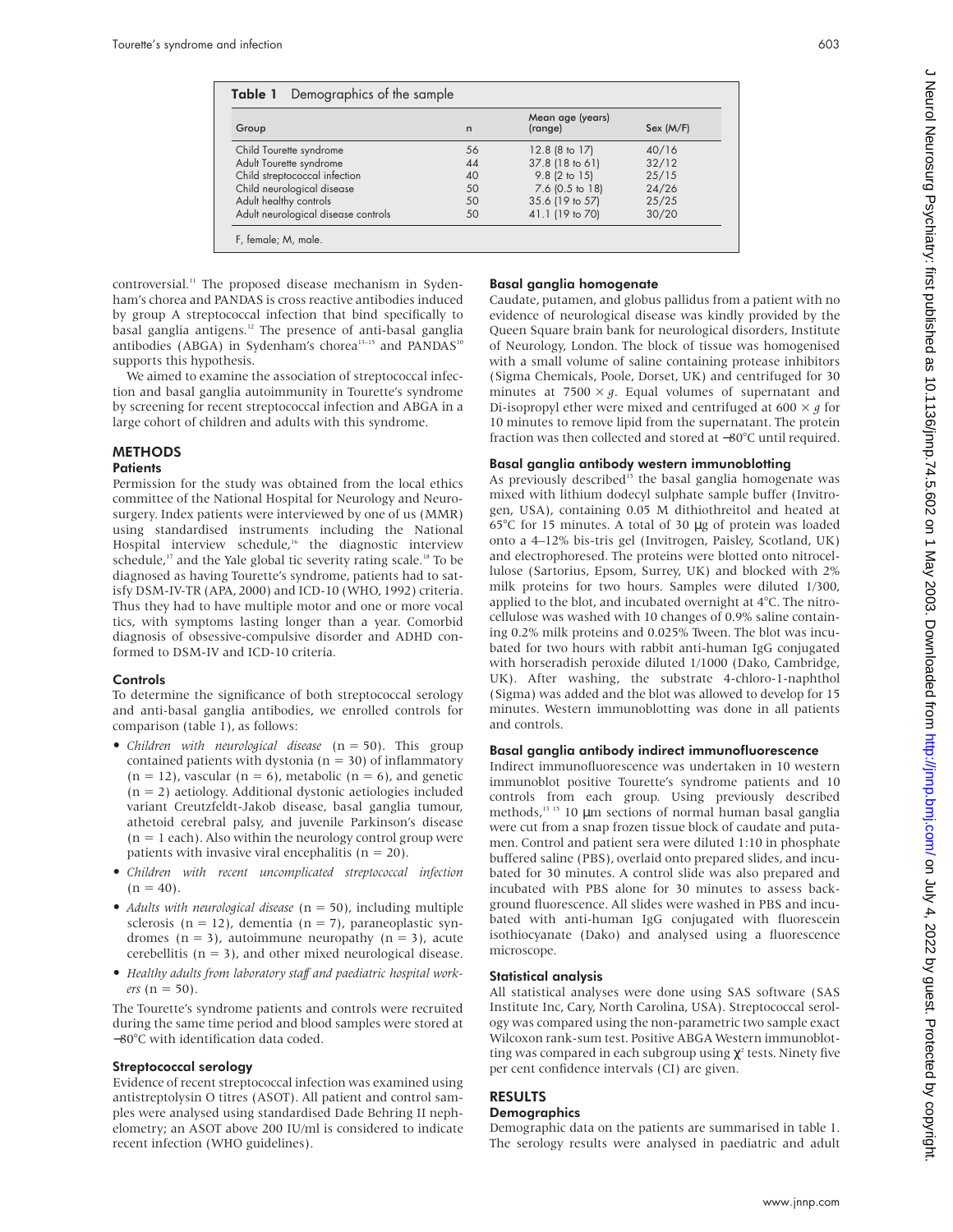

Figure 1 Western immunoblot against homogenate of human basal ganglia. An IgG band is present in lanes from both patients and controls and is from the human basal ganglia donor. Tourette syndrome patients have an IgG response against a 60 kDa basal ganglia antigen which is similar to the pattern seen in Sydenham's chorea. Other IgG binding is to a 40 kDa and a 45 kDa basal ganglia antigen. mw, molecular weight marker; GTS, Gilles de la Tourette syndrome patients; SC, Sydenham's chorea; 2°Ab, secondary antibody only.

groups separately, because of the higher incidence of streptococcal infection in childhood. The Tourette's syndrome cohort had a mean (SD) diagnostic confidence index of 64 (20)%, range 14% to 100%. The prevalences of obsessive-compulsive disorder and ADHD in the total cohort were 31% and 43%, respectively. The paediatric Tourette's syndrome patients had a diagnostic confidence index of 64 (21)%, range 14% to 100%, a 17% incidence of obsessive-compulsive disorder, and a 49% incidence of ADHD. The adult Tourette's syndrome patients had a diagnostic confidence index of 63 (20)%, range 16% to 100%, a 51% incidence of obsessive-compulsive disorder, and a 31% incidence of ADHD in childhood.

#### Streptococcal serology

#### Paediatric

As predicted, ASOT was raised in 80% of the children with recent streptococcal infection (mean 349 IU/ml (95% CI, 270 to 427)). ASOT was also raised in 64% of the children with Tourette's syndrome (299 IU/ml (262 to 335)) and in 18% of the children with neurological disease (151 IU/ml (101 to 201)). ASOT was raised in the paediatric Tourette's syndrome cohort compared with the neurological controls ( $p < 0.0001$ ), but not with the streptococcal controls ( $p = 0.4$ ).

#### Adult

ASOT was raised in 68% of the adults with Tourette's syndrome (mean 298 IU/ml (95% CI, 243 to 353), in 12% of the adults with neurological disease (140 IU/ml (92 to 188)), and in 8% of the healthy adults (122 IU/ml (101 to 143)). ASOT was statistically raised in the adult Tourette's syndrome cohort compared with the neurological controls ( $p < 0.05$ ) and the healthy controls ( $p < 0.05$ ).

#### ABGA western immunoblotting Paediatric

Twenty per cent of the paediatric Tourette's syndrome group (12/56) had positive western immunoblotting, compared with 4% of the neurological controls (1/50) and 2% of the streptococcal controls (1/40). The difference between the Tourette's syndrome group and both control groups was significant  $(p < 0.05$  and  $p < 0.05$ , respectively). Common bands of reactivity were seen in the Tourette's syndrome group, rather than polyspecific binding. The most common responses were to 60 kDa (n = 6), 40 kDa (n = 4), 45 kDa (n = 3), 67 kDa (n = 2), 80 kDa ( $n = 2$ ), and 95 kDa antigens ( $n = 1$ ) (fig 1). The positive neurological controls bound to a 40 kDa  $(n = 1)$  and 43 kDa  $(n = 1)$  antigen. The positive streptococcal control bound to a 60 kDa antigen.

#### Adult

Twenty seven per cent of the adult Tourette's syndrome group (12/44) had positive western immunoblotting, compared with 2% of the neurological controls (1/50) and 4% of the healthy controls (2/50) ( $p < 0.005$  and  $p < 0.005$ , respectively). The common antibody binding was also to 60 kDa ( $n = 7$ ), 40 kDa  $(n = 5)$ , 45 kDa  $(n = 2)$ , 80 kDa  $(n = 2)$ , 67 kDa  $(n = 1)$ , and 98 kDa antigens ( $n = 1$ ). The positive neurological control bound to a 40 kDa antigen. The positive healthy controls both bound to a 55 kDa antigen. In all paediatric and adult Tourette's syndrome patients the most common basal ganglia autoantigen detected was to a 60 kDa protein ( $n = 13$ ) and then to a 40 kDa protein ( $n = 9$ ).

#### ABGA indirect immunofluorescence

To define the localisation of antibody binding, we carried out indirect immunofluorescence on 10 Tourette's syndrome patients (five paediatric and five adult) with positive western immunoblotting. All patients had the same binding pattern, with IgG binding to large basal ganglia neurones (fig 2). The



Figure 2 (A) Basal ganglia immunofluorescence revealing antibody binding to basal ganglia neurones in a patient with Tourette's syndrome. (B) Negative binding in control.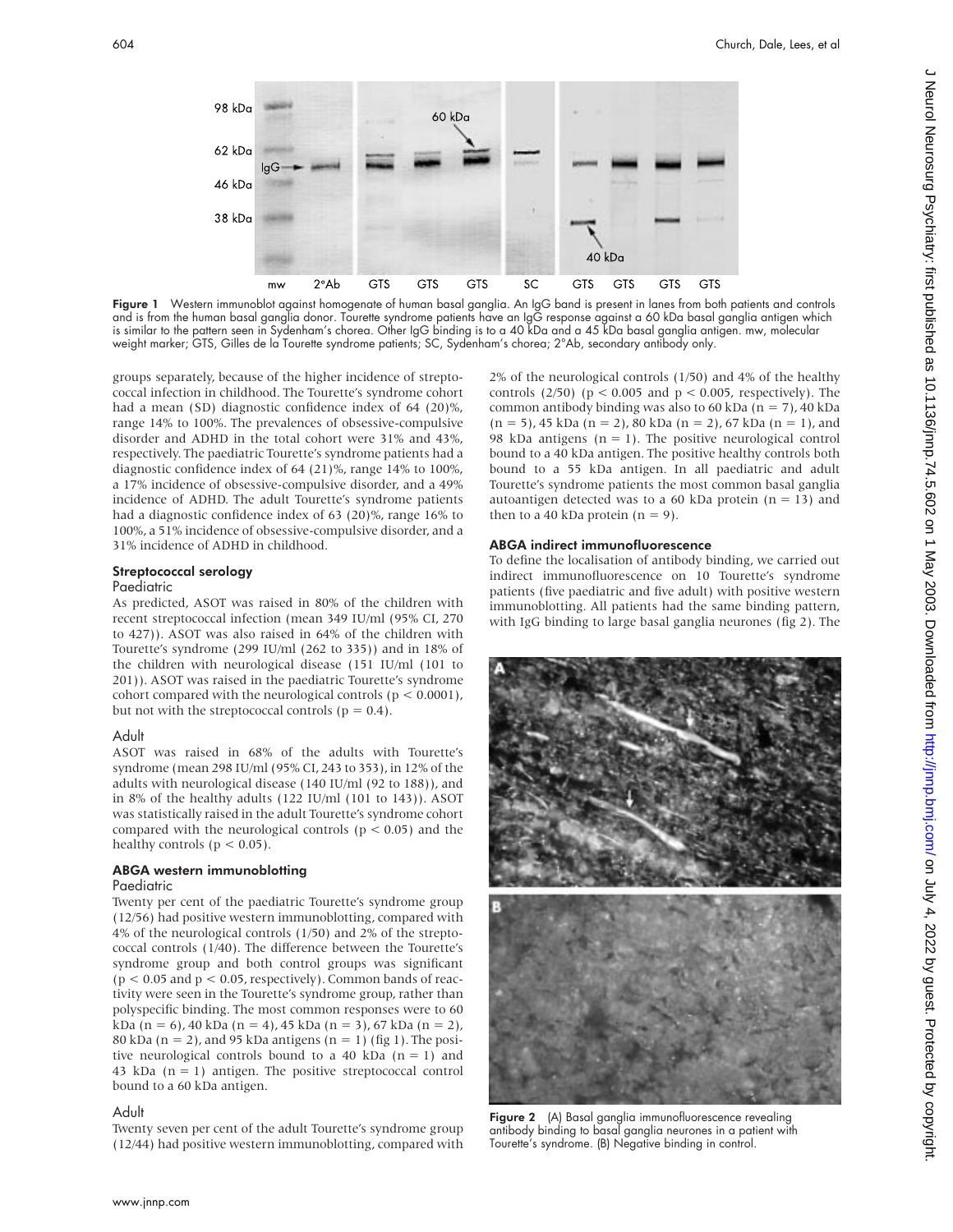Table 2 Clinical comparisons between ABGA positive and ABGA negative Tourette's syndrome patients\* Finding ABGA positive (n=24) ABGA negative (n=77) p Value Age at first tic (years) (range) 6.56 (2 to 13) 6.81 (2 to 16) NS<br>Diagnostic confidence index 62 (20)% [36% to 96%] 64 (21)% [14% to 100%] NS Diagnostic confidence index (mean (SD), [range]) 64 (21)% [14% to 100%] Obsessive-compulsive behaviour disorder 27% 33% NS Attention deficit hyperactivity disorder  $22\%$   $\leq 0.05$ History of neuropsychiatric disease in 1st degree family member† 69.6% 753% NS ASOT >200 IU/ml 91.3% 584% 584% <0.01 \*By western immunoblotting. †Family history of neuropsychiatric disease includes tic disorders, Tourette's syndrome, and

obsessive-compulsive disorder. ABGA, anti-basal ganglia antibodies; ASOT, antistreptolysin O titre.

|        | <b>Table 3</b> Follow up studies |                         |                               |                                 |  |
|--------|----------------------------------|-------------------------|-------------------------------|---------------------------------|--|
| Case   | Test                             | 1st Test result         | 2nd Test result               | Time after 1st test<br>(months) |  |
| Case 1 | <b>ASOT</b><br><b>ABGA</b>       | 500 IU/ml<br>Negative   | $133$ IU/ml<br>$60$ kDa       | 3                               |  |
| Case 2 | ASOT<br><b>ABGA</b>              | 260 IU/ml<br>Negative   | 185 IU/ml<br>45 and 60 kDa    | 3.5                             |  |
| Case 3 | ASOT<br><b>ABGA</b>              | $710$ IU/ml<br>Negative | 220 IU/ml<br>40 kDa           | $\overline{4}$                  |  |
| Case 4 | ASOT<br><b>ABGA</b>              | $315$ IU/ml<br>Negative | $<$ 50 IU/ml<br>40 and 95 kDa | 3                               |  |

immunofluorescence staining pattern seen using these Tourette's syndrome patients was identical to that previously described in Sydenham's chorea.<sup>15</sup> None of the controls tested had reactivity against any cellular component of the basal ganglia.

#### Raised streptococcal serology and positive ABGA

Ninety one per cent of Tourette's syndrome patients with positive ABGA western immunoblotting (21/23) had a positive ASOT, compared with 57% of Tourette's syndrome patients with negative ABGA western immunoblotting (44/77)  $(p < 0.01)$ .

#### Clinical comparison between ABGA positive and ABGA negative groups

The clinical characteristics (obsessive-compulsive disorder/ ADHD and family history of neuropsychiatric disease) did not differ between patients who were ABGA positive or ABGA negative (table 2). The numbers of patients with a significantly raised ASOT were greater in the ABGA positive group (91.3%) than in the ABGA negative group (58.4%). We were able to retest the blood of four of the Tourette's syndrome patients who had negative ABGA and positive ASOT 3.5 months after first testing. This showed that ASOT levels had decreased to normal in three cases but ABGA had become positive in all four (table 3).

#### **DISCUSSION**

The Tourette's syndrome patients were recruited from a dedicated clinic with all patients fulfilling strict diagnostic criteria. The mean age of onset (6.75 years) and the male predominance were consistent with previously published data.<sup>15</sup> Similarly, 100% of the patients in this study presented in childhood

(< 18 years), which is characteristic of Tourette's syndrome.<sup>15</sup> As longitudinal studies have shown that 50% of patients will be free of tics by 18 years of age, and tic severity gradually diminishes in adulthood, $\frac{1}{1}$  it is likely that this cohort of adult patients with Tourette's syndrome represents a severe form of the disease.

The pathogenesis of Tourette's syndrome remains obscure but it is considered to be an inherited neurodevelopmental disorder resulting in disinhibition of the cortico-striatalthalamic-cortical circuitry.<sup>1</sup> Although various neurotransmitters have been implicated in the pathogenesis of the syndrome, the most favoured hypothesis is that there are subtle abnormalities of the dopaminergic system.<sup>19</sup> Tourette's syndrome appears to be a familial disorder, with early reports supporting an autosomal dominant inheritance.<sup>20 21</sup> A systematic whole genome screen revealed two regions, 4q and 8p, with increased lod scores, and these loci might yet reveal susceptibility genes for Tourette's syndrome.<sup>22</sup> As a genetic basis for Tourette's syndrome has yet to be uncovered, alternative pathological models are being considered, and Tourette's syndrome may turn out to be a heterogeneous disorder.<sup>23</sup>

The recognition that PANDAS may be pathologically related to Sydenham's chorea, along with the clinical similarity of PANDAS and Tourette's syndrome, has led to the notion that Tourette's syndrome may occur as a result of basal ganglia dysfunction secondary to post-streptococcal autoimmunity.<sup>24</sup> The observation that patients with tic disorders or Tourette's syndrome are more likely to have positive streptococcal serology than control subjects<sup>25-27</sup> supports this hypothesis, though not all studies have replicated such an association.<sup>28</sup><sup>29</sup> Preliminary analysis of antibody reactivity to streptococcal M proteins has shown raised titres to M12 and M19—but not to M1, M4, and M6—in 25 adult patients with Tourette's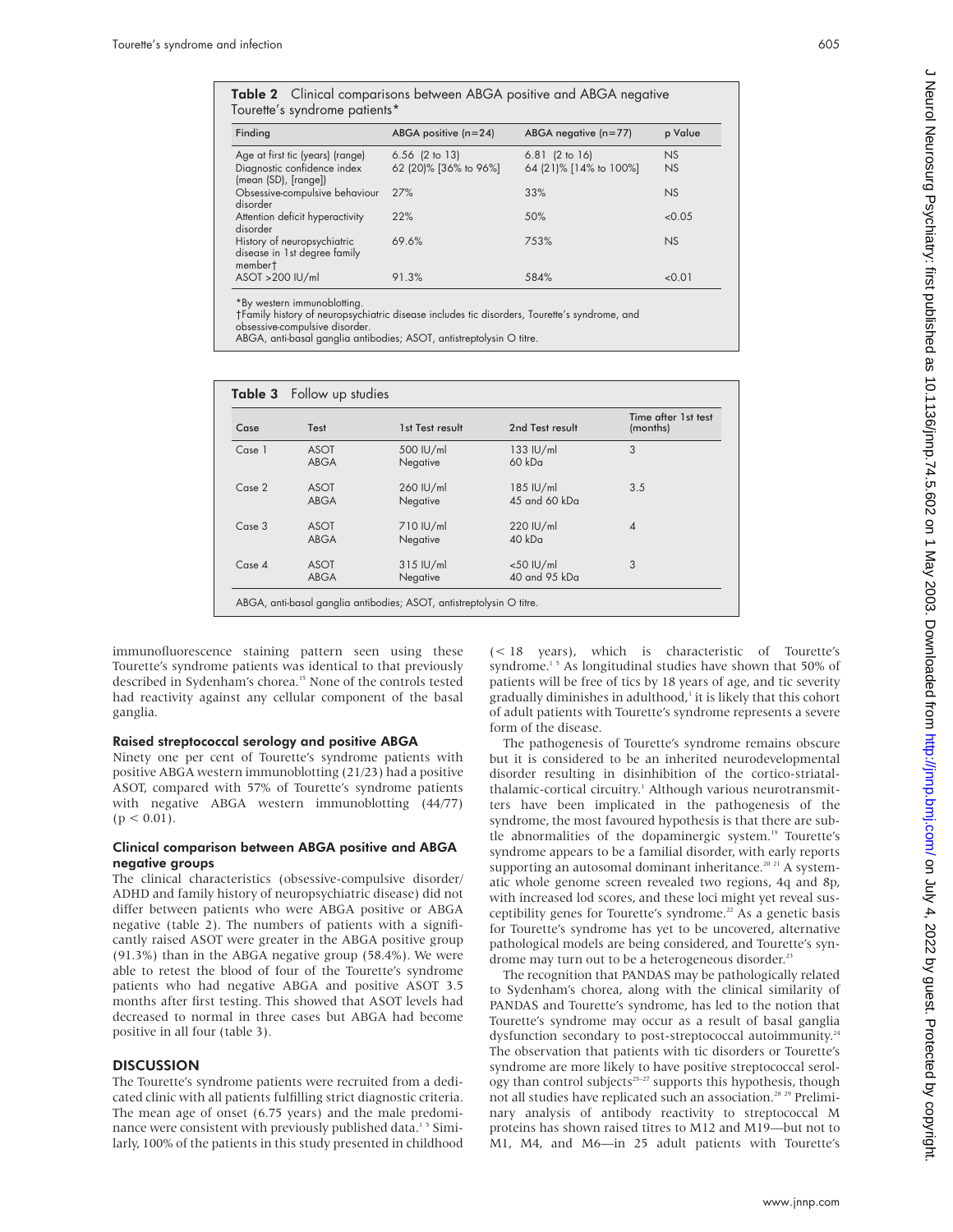syndrome compared with 25 control subjects.<sup>26</sup> This may suggest that only certain strains of group A streptococcal infection could be linked to Tourette's syndrome. This is compatible with observations that other post-streptococcal immune mediated disorders, such as acute rheumatic fever and glomerulonephritis, are also strain specific.<sup>30</sup>

The proposal that Sydenham's chorea and PANDAS occur as the result of an immune mediated insult is supported by the presence of ABGA which bind to basal ganglia neurones.<sup>12-14</sup> In a study of patients with Sydenham's chorea, we have recently shown that ABGA were present in all 20 patients (100%) with acute disease and in 11/16 patients (69%) with persistent disease, but in none of a group of 11 healthy controls.<sup>15</sup> Increased antibody binding to putamen in Tourette's syndrome, and identification of basal ganglia antigens of molecular weights 60, 67, and 83 kDa, have been reported.<sup>28</sup> A further study also suggested that 60 kDa was the most prevalent basal ganglia autoantigen in Tourette's syndrome, although a complex multivariate analysis is required to establish this association.<sup>31</sup> Preliminary results from another group also suggested that a 60 kDa and an 83 kDa antigen represented the dominant response in patients with tics, Tourette's syndrome, or  $obsessive-compulsive disorder<sup>32</sup>$  and the same investigators suggested that these antibodies recognised a calpain– calpastatin complex.33 In Sydenham's chorea, we have described three dominant basal ganglia autoantigens of molecular weights 40, 45, and 60 kDa.<sup>15</sup> The consistent finding of a 60 kDa antigen from this study may suggest that the antigen could be important in Sydenham's chorea, PANDAS, and Tourette's syndrome.

Not all of the studies reported have had similar findings to ours. Two studies using a neuroblastoma cell line rather than basal ganglia as the antigen source found no discriminate antibody responses in Tourette's syndrome.27 31 It would appear from these studies that human or mammalian brain homogenates should be the preferential source of antigen. The methods for detecting antibodies may also influence the results from different studies; enhanced chemiluminescence is a very sensitive method but produces a multitude of responses in western immunoblotting of patients and controls, most of which are of doubtful significance.<sup>27-29 31</sup> We propose that colorimetric analysis of western blots in this setting is preferable<sup>15</sup> and improves specificity, although arguably at the cost of reduced sensitivity.

Using the methods described we found a correlation between ABGA and positive ASOT. Serological evidence of recent group A streptococcal infection was detected in 91% of patients with positive ABGA and in 57% with negative ABGA. This may suggest that ABGA and recent streptococcal infection are related in some patients. Interestingly the prevalence of raised ASOT in the ABGA negative patients was significantly more common than in the control groups. This finding suggests that post-streptococcal autoimmunity could be important in a larger proportion of patients with Tourette's syndrome. It is possible that ABGA reactivity is be a phenomenon that waxes and wanes with the clinical course. Indeed three of four patients whom we followed up with positive ASOT but negative ABGA had positive ABGA and decreased ASOT three months after the initial sample was taken. A longitudinal study is required to investigate the temporal association between ABGA, streptococcal serology, and clinical course.

An alternative explanation for ABGA in Sydenham's chorea, PANDAS, and Tourette's syndrome is that it occurs as an epiphenomenonon secondary to basal ganglia damage. We believe this is unlikely, for three reasons. First, control patients with inflammatory, metabolic, and ischaemic basal ganglia diseases uncommonly develop these antibodies. Second, in a provocative study by Hallett and coworkers, the microinfusion of sera or IgG from patients with Tourette's syndrome into the striatum of rats induced stereotypes analogous to the

involuntary movements seen in Tourette's syndrome,<sup>34</sup> suggesting that ABGA may play a pathogenic role. Finally, a randomised trial of therapeutic plasma exchange and intravenous immunoglobulin for PANDAS showed a therapeutic response in favour of the treated patients.<sup>35</sup>

#### Conclusions

We have shown that a significant proportion of patients with Tourette's syndrome have evidence of recent streptococcal infection and anti-basal ganglia antibodies. The studies published so far on these antibodies have used immunofluorescence, western immunoblotting, and enzyme linked immunosorbent assay methods, which have different sensitivities and specificities. This may help explain the differences between studies in the reported associations between ABGA and disease. Many investigators have proposed that the presence a 60 kDa autoantigen in Sydenham's chorea, PANDAS, and Tourette's syndrome is significant. The identification of this antigen is crucial in determining the pathogenicity of ABGA in post-streptococcal CNS syndromes.

#### ACKNOWLEDGEMENTS

AJC is supported by the University of London central research fund and RCD has a training fellowship from Action Research UK and the Barnwood House trust (SF0971). We thank Linda Kilford and the Queen Square Brain Bank for Neurological Disorders, UCL, London for their help. This work was presented at the International Neuroimmunology Conference, Edinburgh, UK, in September 2001, and at the British Paediatric Neurology Association Conference, Newcastle, UK, in January 2002.

#### .....................

#### Authors' affiliations

A J Church, G Giovannoni, Neuroinflammation Department, Institute of Neurology, Queen Square, London, UK

M M Robertson, Division of Neuropsychiatry, Institute of Neurology R C Dale, Neurosciences Unit, Institute of Child Health, London, UK A J Lees, Reta Lila Weston Institute of Neurological Studies, Royal Free and University College Hospital Medical School, London, UK

Competing interests: none declared

#### REFERENCES

- Jankovic J. Tourette's syndrome. N Engl J Med 2001;345:1184-92.
- 2 Kadesjo B, Gillberg C. Tourette's disorder: epidemiology and comorbidity in primary school children. J Am Acad Child Adolesc Psychiatry 2000;39:548–55.
- 3 Hornsey H, Banerjee S, Zeitlin H, et al. The prevalence of Tourette syndrome in 13-14 year-olds in mainstream schools. J Child Psychol Psychiatry 2001;42:1035–9.
- 4 Kurlan R, McDermott MP, Deeley C, et al. Prevalence of tics in schoolchildren and association with placement in special education. Neurology 2001;57:1383-8.
- 5 Robertson MM. Tourette syndrome, associated conditions and the complexities of treatment. Brain 2000;123:425–62.
- 6 Swedo SE, Leonard HL, Garvey M, et al. Pediatric autoimmune neuropsychiatric disorders associated with streptococcal infections: clinical description of the first 50 cases. Am J Psychiatry 1998;155:264–71.
- Swedo SE, Leonard HL, Schapiro MB, et al. Sydenham's chorea: physical and psychological symptoms of St Vitus dance. Pediatrics 1993;91:706–13.
- 8 Swedo SE, Rapoport JL, Cheslow DL, et al. High prevalence of obsessive-compulsive disorder in patients with Sydenham's chorea. Am J Psychiatry 1989;146:246-9.
- 9 Cardoso F, Vargas AP, Oliveira LD, et al. Persistent Sydenham's chorea. Mov Disord 1999;14:805–7.
- 10 Kiessling LS, Marcotte AC, Culpepper L. Antineuronal antibodies in movement disorders. *Pediatrics* 1993;**92**:39–43.<br>11 **Kurlan R**. Tourette's syndrome and "PANDAS": will the relation bear
- out? Pediatric autoimmune neuropsychiatric disorders associated with<br>streptococcal infection. Neurology 1998;**50**:1530–4.<br>12 **Bronze MS**, Dale JB. Epitopes of streptococcal M proteins that evoke
- antibodies that cross-react with human brain. J Immunol 1993;151:2820–8.
- 13 Husby G, Van de Rijn I, Zabriskie JB, et al. Antibodies reacting with cytoplasm of subthalamic and caudate nuclei neurons in chorea and acute rheumatic fever. J Exp Med 1976;144:1094–110.
- 14 Kotby AA, El Badawy N, El Sokkary S, et al. Antineuronal antibodies in rheumatic chorea. Clin Diagn Lab Immunol 1998;5:836–9.
- 15 Church AJ, Cardoso F, Dale RC, et al. Anti-basal ganglia antibodies in acute and persistent Sydenham's chorea. Neurology 2002;59:227-31.